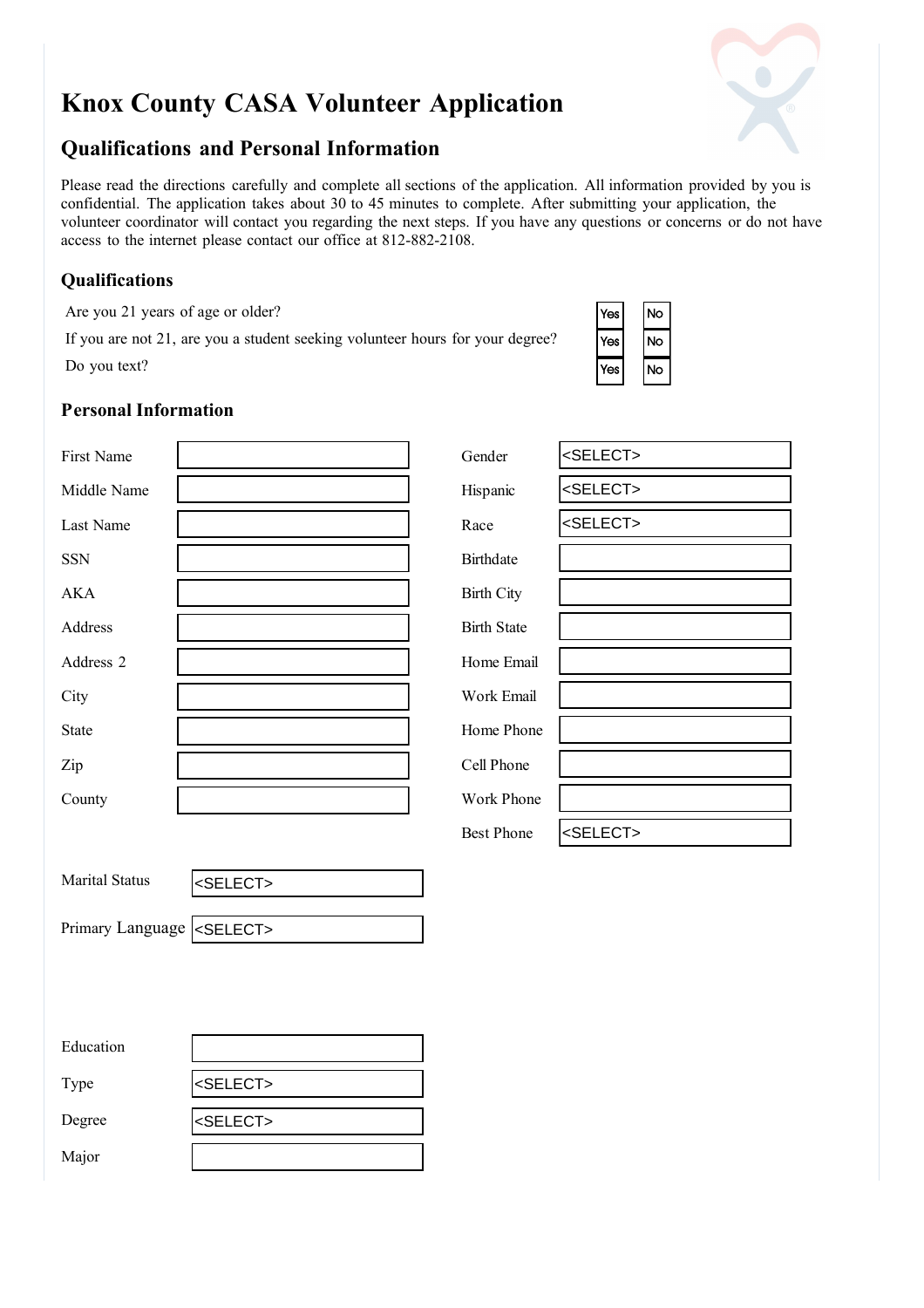### **Contact Information**

Please tell us about your family. List all children even if they don't live with you. Also list other people who live with you but may not be related to you. If you are filling out the paper version of this application please use the space on the back of the page to list additional children.

#### **Spouse/Partner**

| First Name      |                   |                   |                   |
|-----------------|-------------------|-------------------|-------------------|
| Middle Name     |                   |                   |                   |
| Last Name       |                   |                   |                   |
| Phone No.       |                   |                   |                   |
| Company Name    |                   |                   |                   |
| Position/Title  |                   |                   |                   |
| <b>Children</b> | Child 1           | Child 2           | Child 3           |
| First Name      |                   |                   |                   |
| Last Name       |                   |                   |                   |
| Age             |                   |                   |                   |
| Gender          | <select></select> | <select></select> | <select></select> |

#### **Emergency Contacts**

| First Name   |                   | Last Name |  |
|--------------|-------------------|-----------|--|
| Phone        |                   | Phone 2   |  |
| Relationship | <select></select> |           |  |

# **Experience**

Please tell us about any personal and/or professional experience you have with the following agencies, organizations or areas. You are not required or expected to have any experience in these areas to be a volunteer. If you are filling out the paper version of this application please use the space on the back of page to list any additional experience you may have.

| Child Protective Agencies    | Yes           | No |
|------------------------------|---------------|----|
| If yes, Explanation:         |               |    |
|                              |               |    |
| Foster Care                  | $ {\sf Yes} $ | No |
| If yes, Explanation:         |               |    |
|                              |               |    |
| Juvenile Court               | Yes           | No |
| If yes, Explanation:         |               |    |
|                              |               |    |
| Other Child Service Agencies | Yes           | No |
| If yes, Explanation:         |               |    |
|                              |               |    |
|                              |               |    |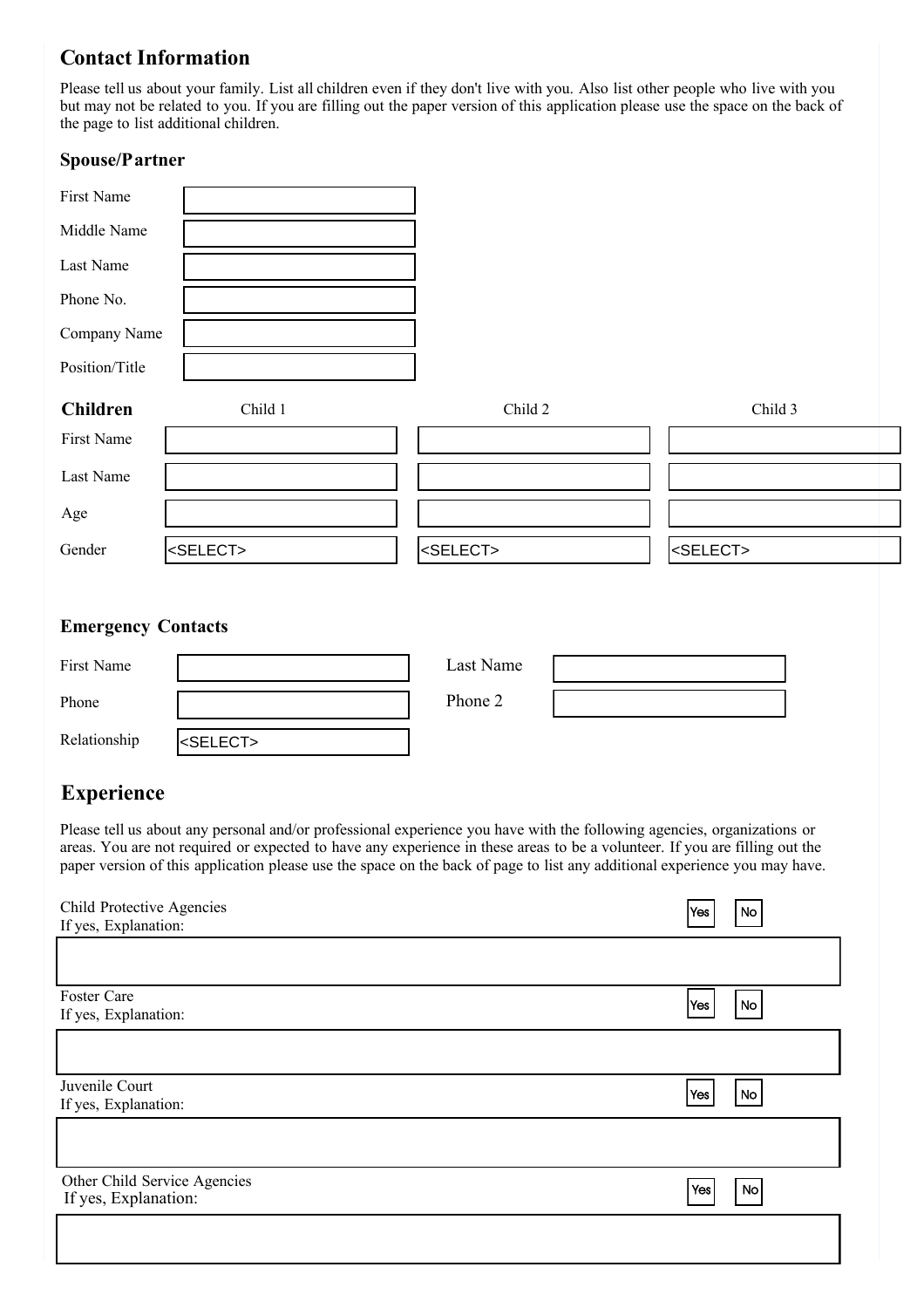| Child Abuse or Neglect<br>If yes, Explanation:                 | Yes        | No        |
|----------------------------------------------------------------|------------|-----------|
|                                                                |            |           |
| Domestic Violence<br>If yes, Explanation:                      | <b>Yes</b> | <b>No</b> |
|                                                                |            |           |
| Mental Illness/Mental Health Treatment<br>If yes, Explanation: | Yes        | No        |
|                                                                |            |           |
| How did you hear about our program?                            |            |           |

## **Volunteer Experience**

Please describe all current and past volunteer work. If you are filling out the paper version of this application please use the space on the back of page to list any additional volunteer experience you may have.

| Organization Name     |  |
|-----------------------|--|
| Supervisor First Name |  |
| Supervisor Last Name  |  |
| From Date             |  |
| To Date               |  |
| Reason for Leaving    |  |
| Responsibilities      |  |
|                       |  |

### **Employment**

In this section please provide us with your current place of employment. Please enter as much information as you can. If you are filling out the paper version of this application please use the space on the back of page to list your previous employer.

#### **Employment History**

| Career Type             | <select></select> |                       |      |
|-------------------------|-------------------|-----------------------|------|
| <b>Status</b>           | <select></select> |                       |      |
| <b>Current Employer</b> |                   | Work Hours            |      |
| Job Title               |                   | From                  | Date |
| Company                 |                   | To                    | Date |
| Address                 |                   | Reason for Leaving    |      |
| Address2                |                   | Supervisor First Name |      |
| City                    |                   | Supervisor Last Name  |      |
| State                   |                   | Permission to contact |      |
| Zip Code                |                   | Phone No.             |      |
| Responsibilities        |                   |                       |      |
|                         |                   |                       |      |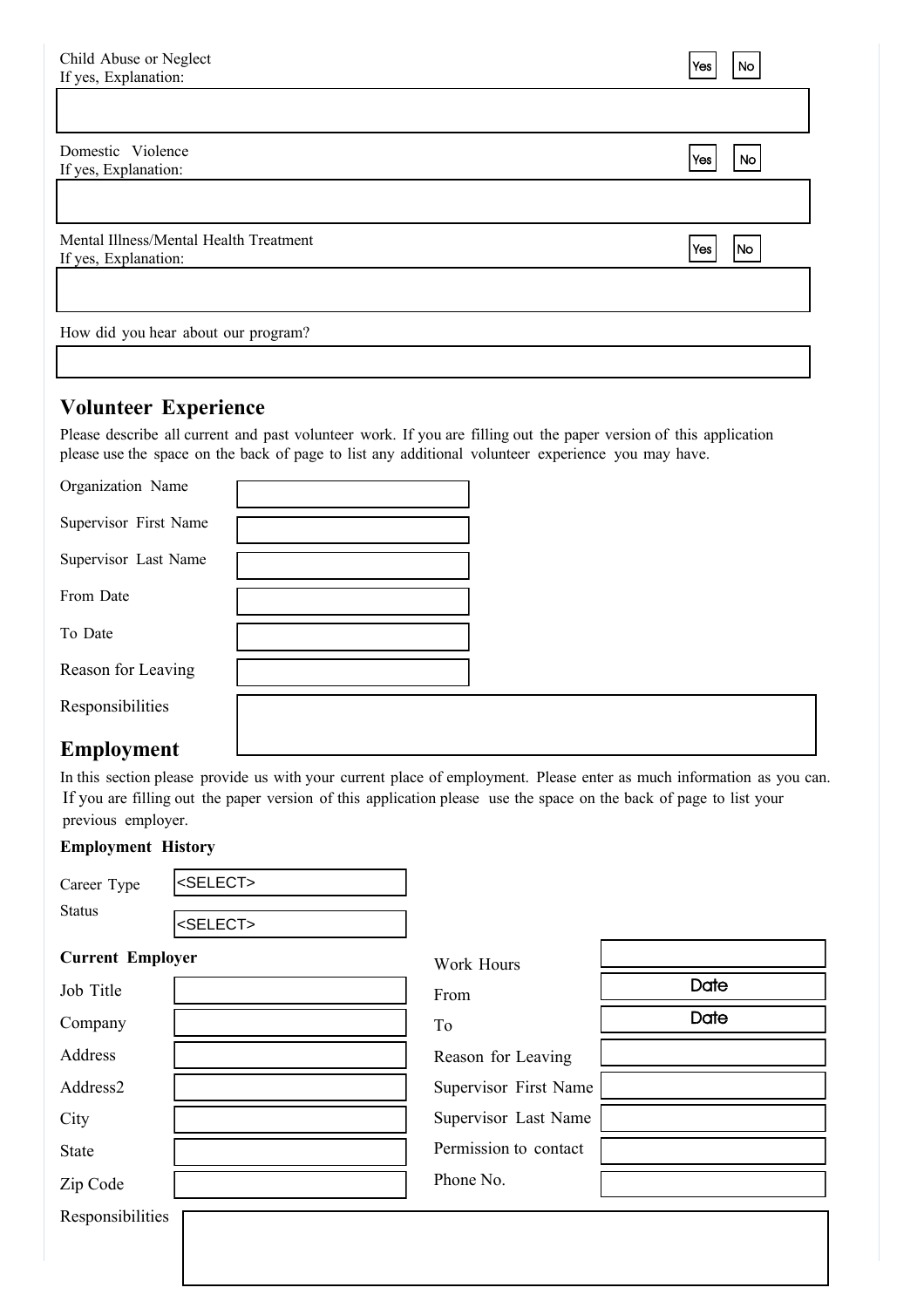### **Vehicle Information**

Please tell us about your ability to travel to and from CASA trainings, hearings, and child visits?

Driver's License Number State

Auto Insurance Company Exp. Date

# **Background Information**

As with any volunteer opportunity, there is a process for preparation and qualification. In order to start the process, you must complete and return this application. We will also complete a one on one interview. To further prepare, we will provide you the 30 hour pre service training. Please answer the following questions.

Have you ever worked with children? When and in what capacity? Please list age range.

What has helped you decide to become a CASA now?

Please write a brief statement about why you are interested in serving as a CASA.

How long have you considered becoming a CASA?

How do you anticipate your cultural background will influence you in your CASA role?

Please explain your philosophy of parenting, including the rights and responsibilities of both parents and children.

Please List your residential history for the past seven (7) years.

| .`1tv                     | .`ounty | <b>State</b> | Years Lived There |
|---------------------------|---------|--------------|-------------------|
| $\mathcal{L}1\mathcal{U}$ | County  | <b>State</b> | Years Lived There |
|                           |         |              |                   |

Please list your current full legal name and any other surnames or aliases you have been known by

Full Legal Name Maiden/Surnames/Aliases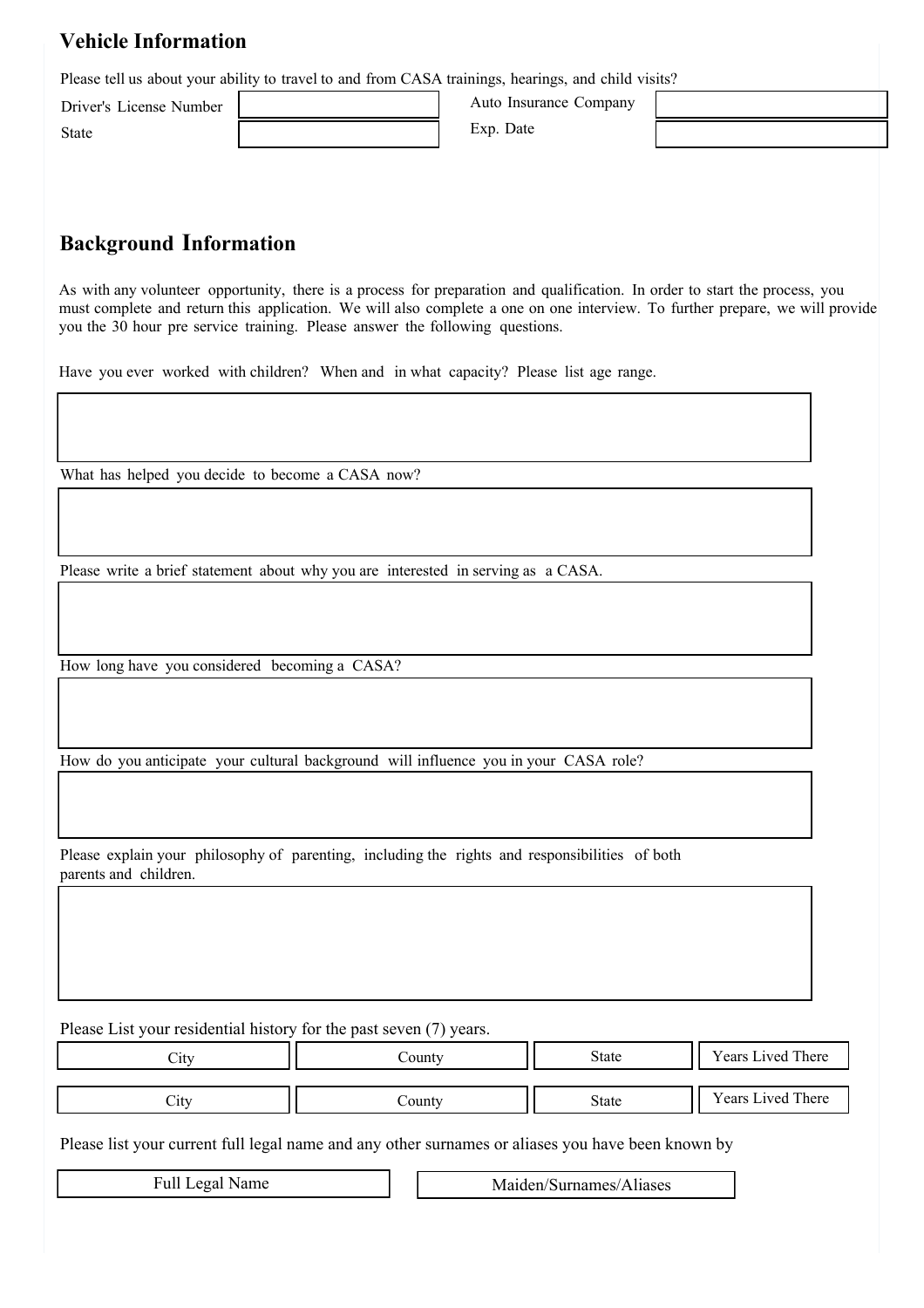#### **Criminal History**

We will do a comprehensive background check with the state as well as a national database check. Please be upfront about any and all incidents that have occurred in your past.

| Have you ever been arrested?                                                                                                                                 |     |          |
|--------------------------------------------------------------------------------------------------------------------------------------------------------------|-----|----------|
| If yes, Explanation:                                                                                                                                         | Yes | No       |
|                                                                                                                                                              |     |          |
| Have you ever been charged with a crime?<br>If yes, Explanation:                                                                                             | Yes | No       |
| Have you ever been involved in a juvenile court case (as an adult or child)?<br>If yes, Explanation:                                                         | Yes | No       |
| Have you ever been the subject of a child abuse investigation?<br>If yes to the above question please explain when, where, and an overview of what occurred. | Yes | No       |
| Was that investigation substantiated? If yes or unsure please fill in below.                                                                                 | Yes | $\rm No$ |
| Have you been involved in any other court proceedings?<br>If yes, Explanation:                                                                               | Yes | No       |

# **Personal References**

Please list the names, full address, telephone and email addresses of four non related individuals you have known for at least two years. These should be people who know you well and can address themselves as to how you relate to children/people in general, and how well you could fulfill the responsibilities of a CASA. The CASA program will send a questionnaire to the people named as references.

| First Name   | First Name   |  |
|--------------|--------------|--|
| Last Name    | Last Name    |  |
| Phone        | Phone        |  |
| Relationship | Relationship |  |
| Email        | Email        |  |
| Address      | Address      |  |
| Address 2    | Address 2    |  |
| City         | City         |  |
| State        | State        |  |
| Zip Code     | Zip Code     |  |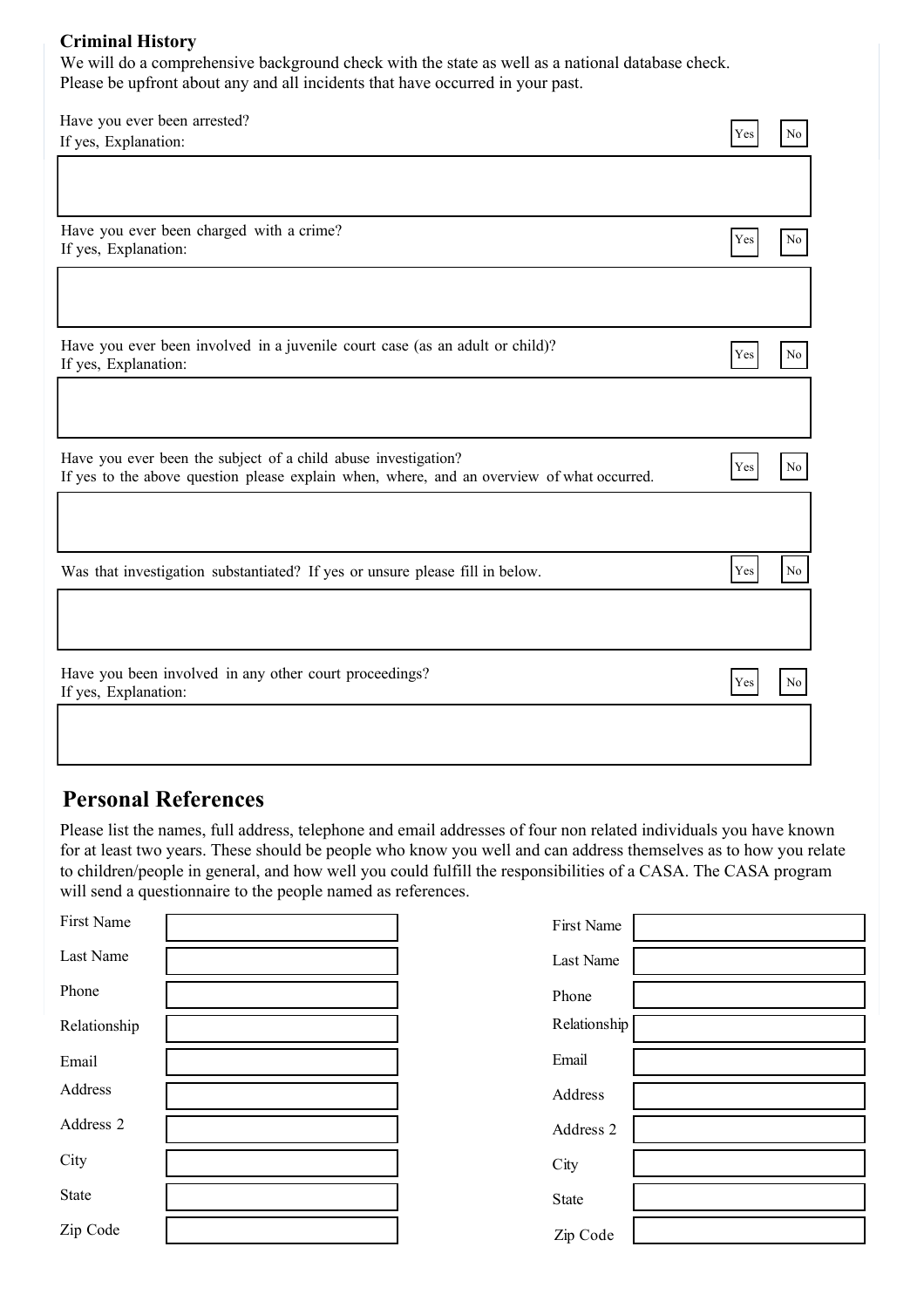| First Name   | First Name   |  |
|--------------|--------------|--|
| Last Name    | Last Name    |  |
| Phone        | Phone        |  |
| Relationship | Relationship |  |
| Email        | Email        |  |
| Address      | Address      |  |
| Address 2    | Address 2    |  |
| City         | City         |  |
| State        | State        |  |
| Zip Code     | Zip Code     |  |

# **Agreement**

I agree to provide a copy of my current driver's license.

I agree to provide a copy of the Certificate of Insurance for verification. I also agree to provide updated copies as my insurance renews.

I can participate in on-going trainings and court observation.

I am aware that I am being asked, if accepted as a volunteer, to commit to a minimum of one year in the CASA Program or for as long as the child/children to whom I am assigned are under the courts jurisdiction.

I agree to complete 12 hours of continuing education each year following my appointment as a CASA.

I agree that after I submit my application to become a CASA, if I have criminal charges filed against me or become involved in a child abuse or neglect incident or investigation, I will immediately notify CASA staff.

The Knox Co. CASA Program is administered through Knox County Superior Court 1, Juvenile Judge Gara U Lee. CASA's are appointed independently through the juvenile court, having jurisdiction over cases involving children.

We are members of the National Court Appointed Special Advocate Association headquartered out of Seattle, Washington and are certified by the Indiana State Office of GAL/CASA, Indiana Supreme Court, Division of State Court Administration. The Knox County CASA Program is not a state agency and is not part of the Indiana Department of Child Services. I have read and understand the above information.

\*\*The Knox County CASA Program prohibits discrimination on the basis of race, color, creed, sex, age, marital status, national origin, mental or physical disability, political belief or affiliation, veteran status, or sexual orientation. Please answer the following questions.

| $\frac{y_{\text{es}}}{\sqrt{y_{\text{es}}}}$ | $\overline{N}$               |
|----------------------------------------------|------------------------------|
| Yes                                          | $\overline{N_{\mathcal{O}}}$ |
| $\sqrt{es}$                                  | N <sub>O</sub>               |
| $\overline{\mathsf{Yes}}$                    | $\overline{N_{\rm O}}$       |
| $\overline{\text{Yes}}$                      | N <sub>o</sub>               |
| $\overline{\mathsf{Yes}}$                    | N <sub>o</sub>               |

| ٠v<br>ïΑs |  | JП |
|-----------|--|----|
|-----------|--|----|